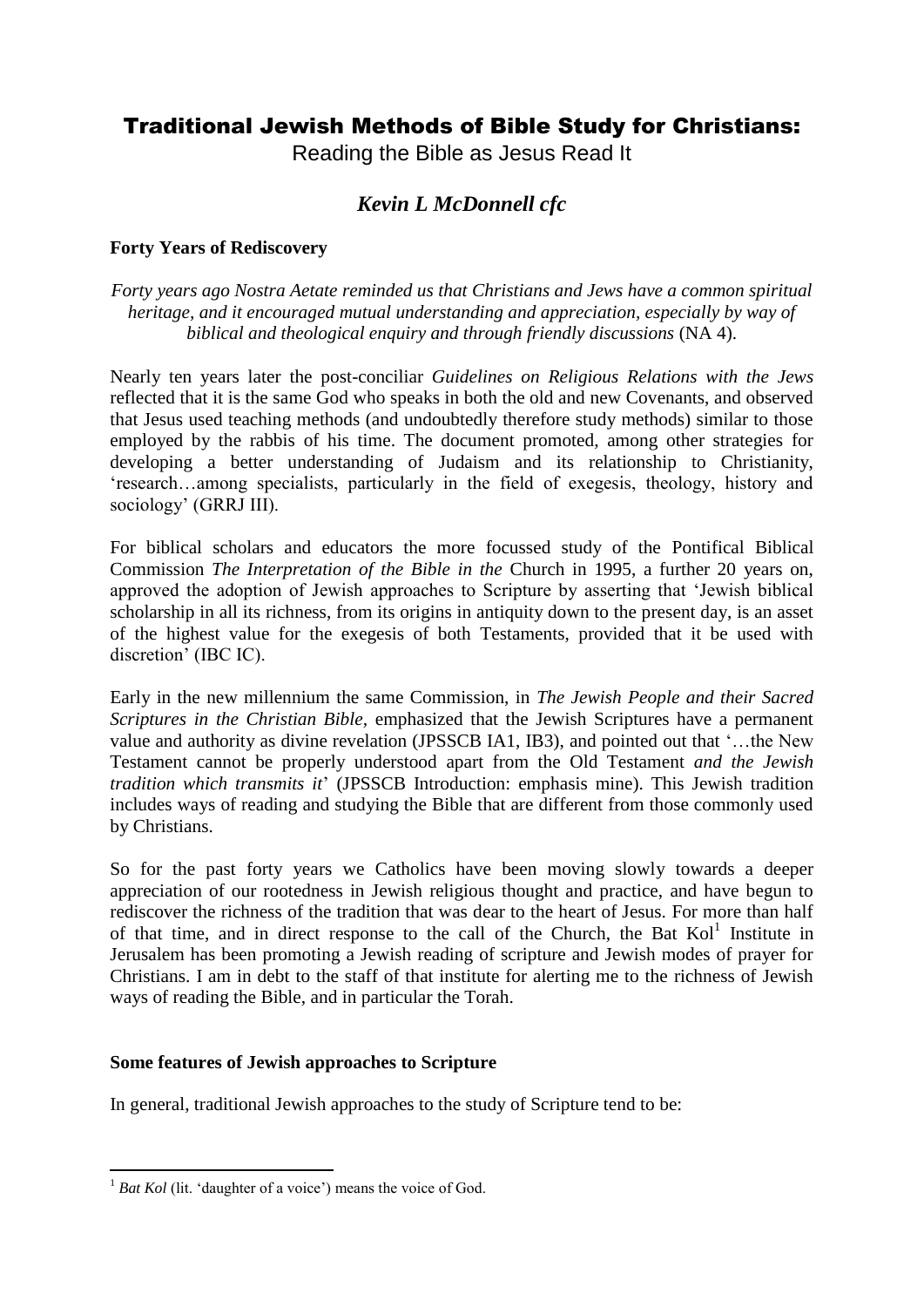- *Ahistorical*: the text is viewed as timeless; the meaning is not bound by the historical or cultural circumstances of its writing, but is valid for now.
- *Open*: the text is not constrained by any one interpretation, but is capable of many different interpretations.
- *Associative*: any part of scripture can be used to throw light on any other part; there is little sense of the text having a history of development.
- *Playful*: there is joy, freedom and creativity in the way the text is handled, and in the way the text is expanded through commentary and story.
- *Spiritual*: the text almost always has something to do with our relationship with God, and to how we are to live our lives.

This does not mean that interpretation is totally free and without limits. Interpretation is controlled by the "plain meaning" of the text and by the opinions of the sages.

Some of these features are shared by western historico-critical, literary and other modes of exegesis, but in general modern western approaches tend to be more scientific, rational and intellectual. A return to more traditional Jewish approaches can help to liberate the text and bring it to life in the hands of ordinary people. The approach described in this article is applied to the Torah, but it is applicable also to the rest of the Old Testament, and to the New Testament as well.

### **Archaeology of the Word**

One simple approach to the study of bibilical text might be likened to the work of an archaeologist investigating a new archaeological site. Searching the surface of the ground for clues as to the location of likely places to dig is one of the first tasks. Fragments of broken pottery, the unusual shape of a mound or hollow, traces of a buried wall – these are the clues that lead to a decision as to where to commence excavation. Where the digging will lead is unknown at the beginning, and if at one location there are no discoveries then digging starts somewhere else. But if the preliminary reconnoitering has been done well it is more than likely that exciting rewards await the persevering excavator.

Excavation of a biblical text implies the expenditure of effort in digging below the surface of the words in search of meaning. The rewards can be immense. The surface, or literal meaning of a text (the *peshat* in Hebrew), conceals further meaning (*derash*).

#### **Where to Dig?**

Our biblical writings originated for the most part in largely oral cultures, and they are peppered with verbal clues to assist both memory and understanding. Many of the authors were also demonstrably skilled masters of the art of writing, and through choice of words, literary structure and narrative skill have left us a body of literature so powerful, and so true as an expression of the faith of their various communities, that we recognize it as the word of God.

Digging into this literature is greatly assisted by the recognition of clues or markers in the text that invite exploration. There are many such clues and eight of the most common and most easily recognized are listed in Table 1. In each case an example is given from the book of Numbers (New Revised Standard Version).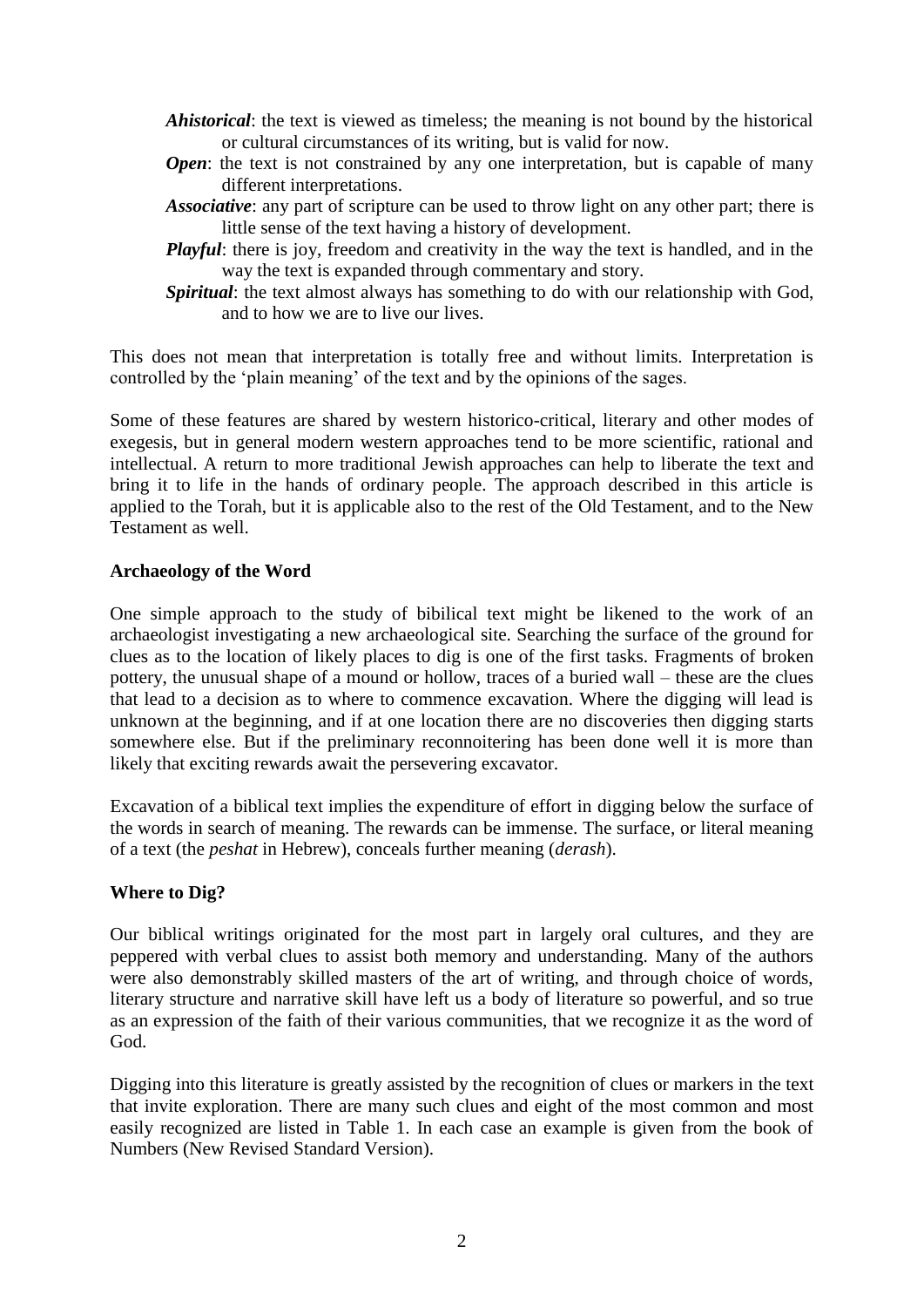#### **TABLE 1 SELECTED TEXTUAL CLUES**

| <b>CLUE</b>                                        |              | <b>EXAMPLE</b>                                                                                                                                                                                                                                                                                                                                                           |
|----------------------------------------------------|--------------|--------------------------------------------------------------------------------------------------------------------------------------------------------------------------------------------------------------------------------------------------------------------------------------------------------------------------------------------------------------------------|
| 1. Repetition                                      | Num 1:48-54  | Note that the word 'tabernacle' is repeated seven<br>times in these verses. The question to be asked is<br>not so much why this is so, though this might yield<br>some insights, but: What is the significance of<br>'tabernacle'? Why does the author want to draw our<br>attention to it?                                                                              |
| 2. Numbers                                         | Num 7:10-83  | This passage is just full of numbers, the same<br>numbers repeated in every description of the<br>offerings brought by the various tribes. But note that<br>each description begins 'the first day', 'On the<br>second day', etc until we get to 'On the twelfth<br>day' What might be the significance of having<br>twelve sets of identical offerings?                 |
| 3. Questions                                       | Num 11:13    | 'Where am I to get meat to give to all this people?'<br>Questions in the biblical text are almost always meant<br>to be answered by the reader. What does this<br>question mean in your own life?                                                                                                                                                                        |
| 4. Names                                           | Num 22:5     | The name of the seer 'Balaam' may be derived from<br>bala, to swallow, and am, nation, so he is the 'one<br>who swallows nations', or perhaps bli am, 'without a<br>people'. How do these explanations of his name<br>influence your interpretation of the story of Balaam<br>and the Israelites?                                                                        |
| 5. Times                                           | Num 9:3      | Why observe the Passover on the 'fourteenth day of<br>this (first) month, at twilight'?                                                                                                                                                                                                                                                                                  |
| 6. Puzzling words, phrases,<br>passages            | Num 9:15-22  | The story of the Israelites setting out when the cloud<br>over the tabernacle rose, and camping when it<br>settled, is puzzling. What could it really mean?                                                                                                                                                                                                              |
| 7. Structure                                       | Num 6:24-26  | Most English versions present Aaron's blessing in<br>poetic form, as does the Hebrew. But in Hebrew the<br>three lines are of increasing length, the first blessing<br>having three words, the second five, and the third<br>seven. This is not reflected in English translations.<br>What significance can you see in each line being<br>longer than the one before it? |
| 8. Echoes of other pass-<br>ages, cross references | Num 11:31-33 | The story of the quails is told also in Ex 16:12-13.<br>Note the similarities and differences. Do these hold<br>any significance?                                                                                                                                                                                                                                        |

*Other Clues* Unusual word order, or the repetition of a phrase in which the word order is different, is another clue inviting us to dig into the text at this point. The inclusion of direct quotations is an important clue to note in our study of the New Testament, where quotations from the Old Testament always invite us to go to the original and read the quoted verses in context. Doing so will almost always throw light on the New Testament text.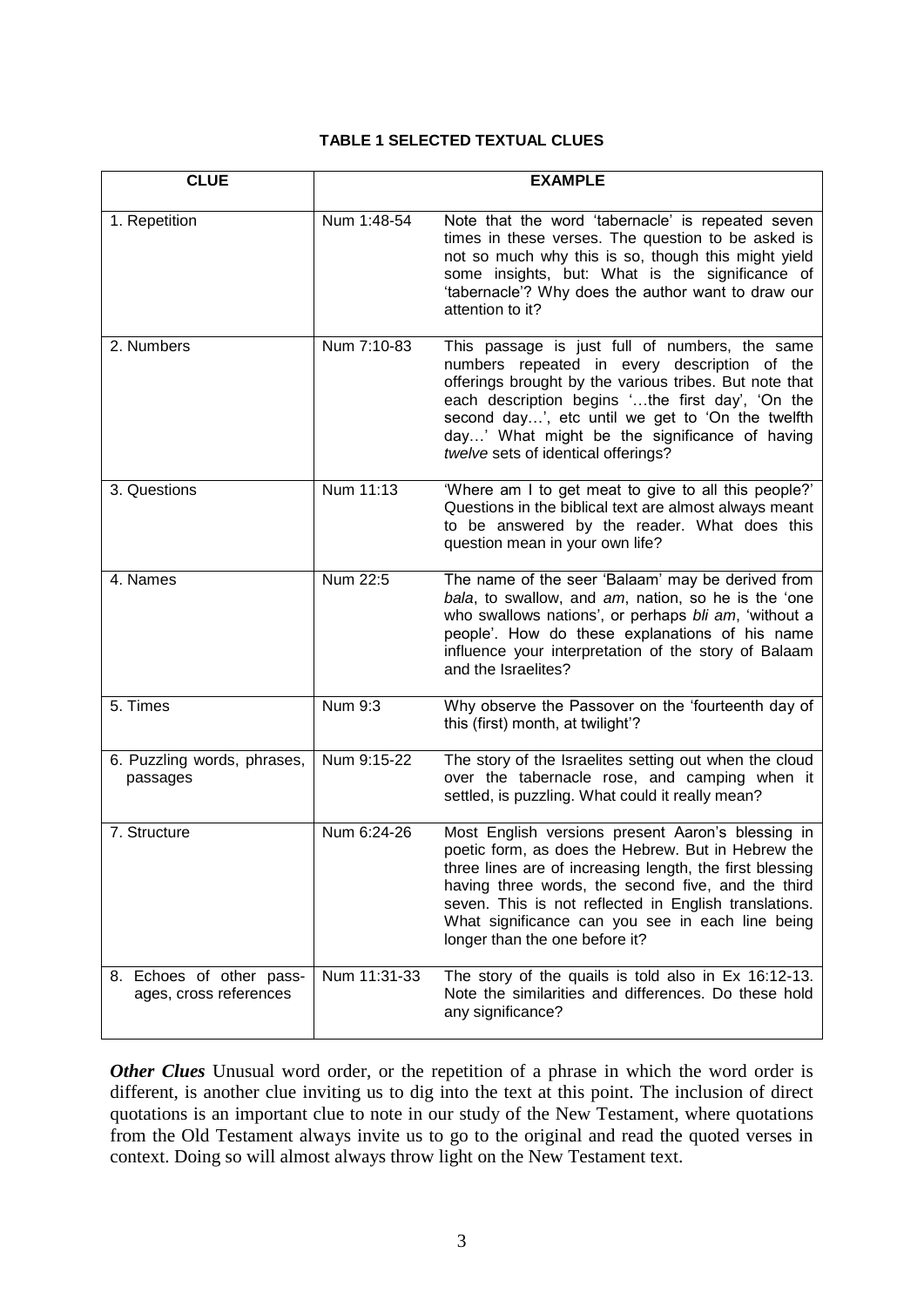## **Tools for Digging**

*Questions* Asking the right question is as important as selecting the right tool, e.g. pick-axe or brush, in an archaeological dig. Our questions need to be open-ended, not ones with "yes/no" answers if they are to lead us on. One of the best tools is the question "What else could it mean?"

*Havrutah* Just as archaeology is best done in the company of others, so is excavation of the Word. One of the most powerful tools at our disposal is the company of a friend (*haver*) engaged on a like quest. Working in *havrutah*, i.e. with a partner, is the essence of the Jewish approach to Bible study.

*Hebrew Language* Some knowledge of Hebrew language enables a deeper appreciation of any Old Testament text. Without it we miss the play on words that so often opens up the way to further understanding. While we are digging beneath any of the clues listed above there may come the opportunity to explore more deeply a particular word or phrase in the original language. For instance, in the first example given above the Hebrew word translated "tabernacle" in NRSV is *mishkan*. The root of this word is *s-k-n* (the same Hebrew letter stands for *s* and for *sh*). Other Hebrew words derived from this same root are *sakan*, to dwell, *seken*, dwelling, *saken*, neighbour, and *shekhinah*, the Divine Presence. Following this word trail can deepen our understanding of "tabernacle" in the text we are studying.

*Commentaries and Dictionaries* A wealth of assistance is available to bible students today in the form of modern, attractively produced bible commentaries, dictionaries and other reference works from mainstream Christian sources. Less well known are the numerous Jewish Torah commentaries in English that offer the fruits of rabbinic reflection and teaching, and that can open up whole new fields of insight for Christian readers of the Bible. These commentaries fall into two main groups.

First are those that contain the text of the Torah in both Hebrew and English with, in most cases, verse by verse commentary in English. These are easily accessed in the usual way through the use of biblical references, though in many such commentaries the page numbering is reversed, following the order of the Hebrew text.

The second group comprises *Parashah* and *Haftarah* commentaries. *Parashah* are the weekly portions of the Torah set for reading on the Sabbath, so arranged that the five books of Moses are read over the span of, usually, one year. The *parashah* are accompanied by readings from the Prophets know as the *haftarah,* much in the way each Gospel reading is linked to a first reading in a Christian lectionary. To access these commentaries for a particular passage of the Torah the first step is to ascertain which *parashat* contains the passage. This is done by referring to the *parashah* schedule for the current year, then consulting the Table of Contents in a *parashah* commentary to look for relevant material. Because *parashah* commentaries tend to be selective not every passage is dealt with in every commentary.

A list of selected Jewish sources in each of these two groups is given in the appendix to this article, together with URL"s of some useful *parashah* websites. Many of these include the *parashah* and *haftarah* schedule for the current year (see Appendix: Selected Jewish Sources).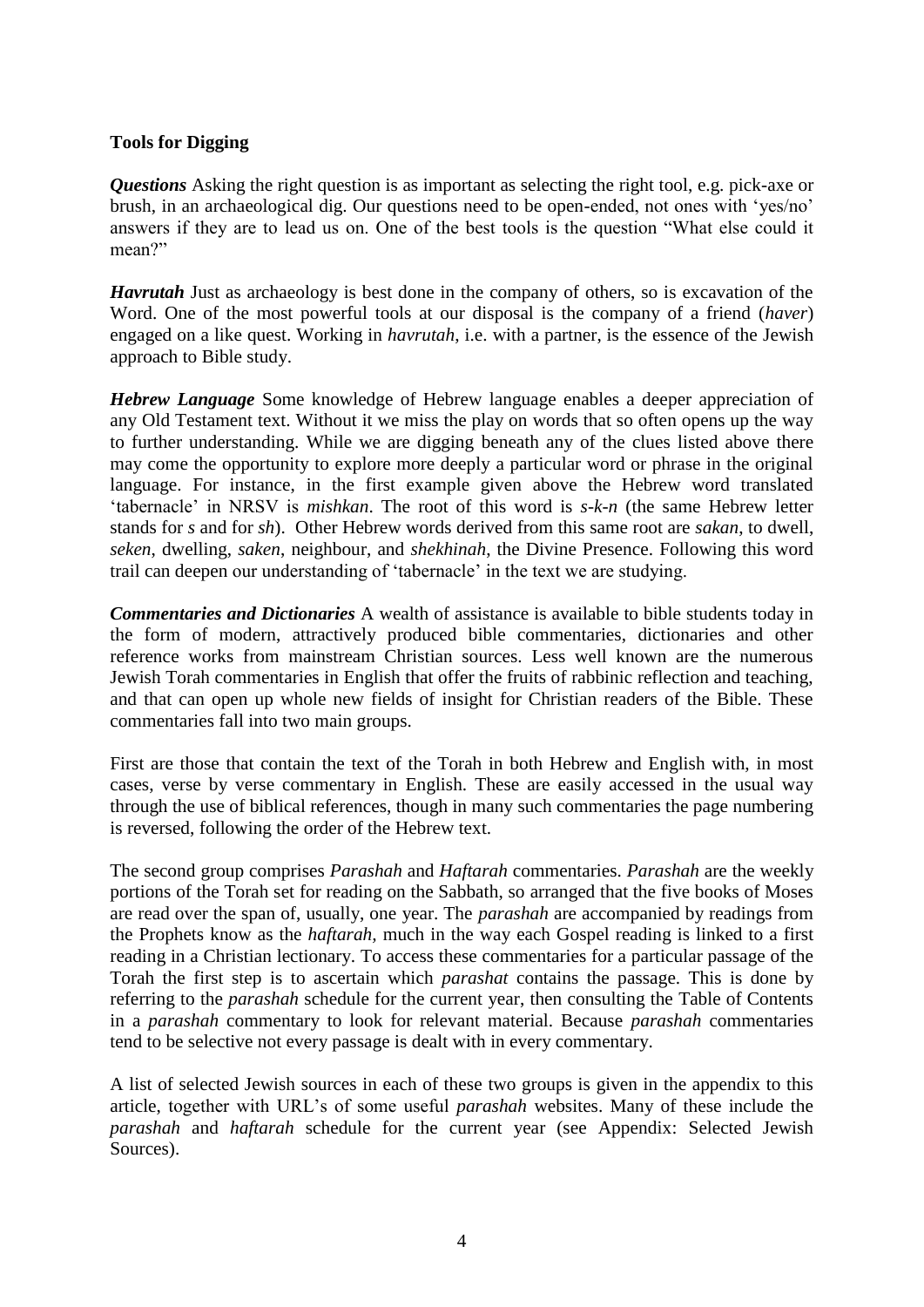### **Outline of** *Havrutah* **Bible Study Session**

Any meeting of two or more *haverim* to engage in the exploration of God"s Word is an occasion of grace, and could well begin in a relaxed way with small talk and coffee. There are no hard and fast rules as to procedure, but the following is suggested. The approach is simple, yet powerful.

1. By way of preparation an open Bible with candle or flowers can be readied as a statement about the purpose of the gathering.

2. Pray for the presence and guidance of God"s Spirit. "Where two or three…"

3. Read the selected passage (set in advance and hopefully known to all before the event) aloud, as a way of placing it on the table, as it were.

4. Then in *havrutah* (dividing into pairs or small groups if many people are present) look for clues in the text and decide on one as a starting point. Dig beneath the words, asking the kinds of questions given in the examples above, to enlarge on the meaning of the text, each one offering his or her insights as a contribution to the conversation. If someone in the group is familiar with Hebrew, so much the better. Each person's offerings are accepted in a spirit of attentive listening, not a spirit of debate or contention. There are no winners or losers. The aim is to be as open as possible to the voice of the Spirit, and to make connections between the text and one"s own life.

5. When the imagination of the group is exhausted go to the commentaries or other resources to have a conversation with the scholars. This part of the process serves to clarify, enlarge, modify or confirm what has already been uncovered, and it invariably triggers off more discussion.

6. The session might conclude with prayer or song, or with some form of reporting to the whole group if a large number of people have been working in pairs or small groups.

This approach can be used by professional scripture scholars, by non-specialist adults in community or parish groups, and by teachers with students. It is the basic teaching method in Jewish *yeshivas*. It can be modified for use also with children. Experience shows that this approach to reading Scripture together, learning as Jesus learned, often gives rise to extraordinarily rich faith-sharing, and a totally fresh encounter with the Word of God in the Bible.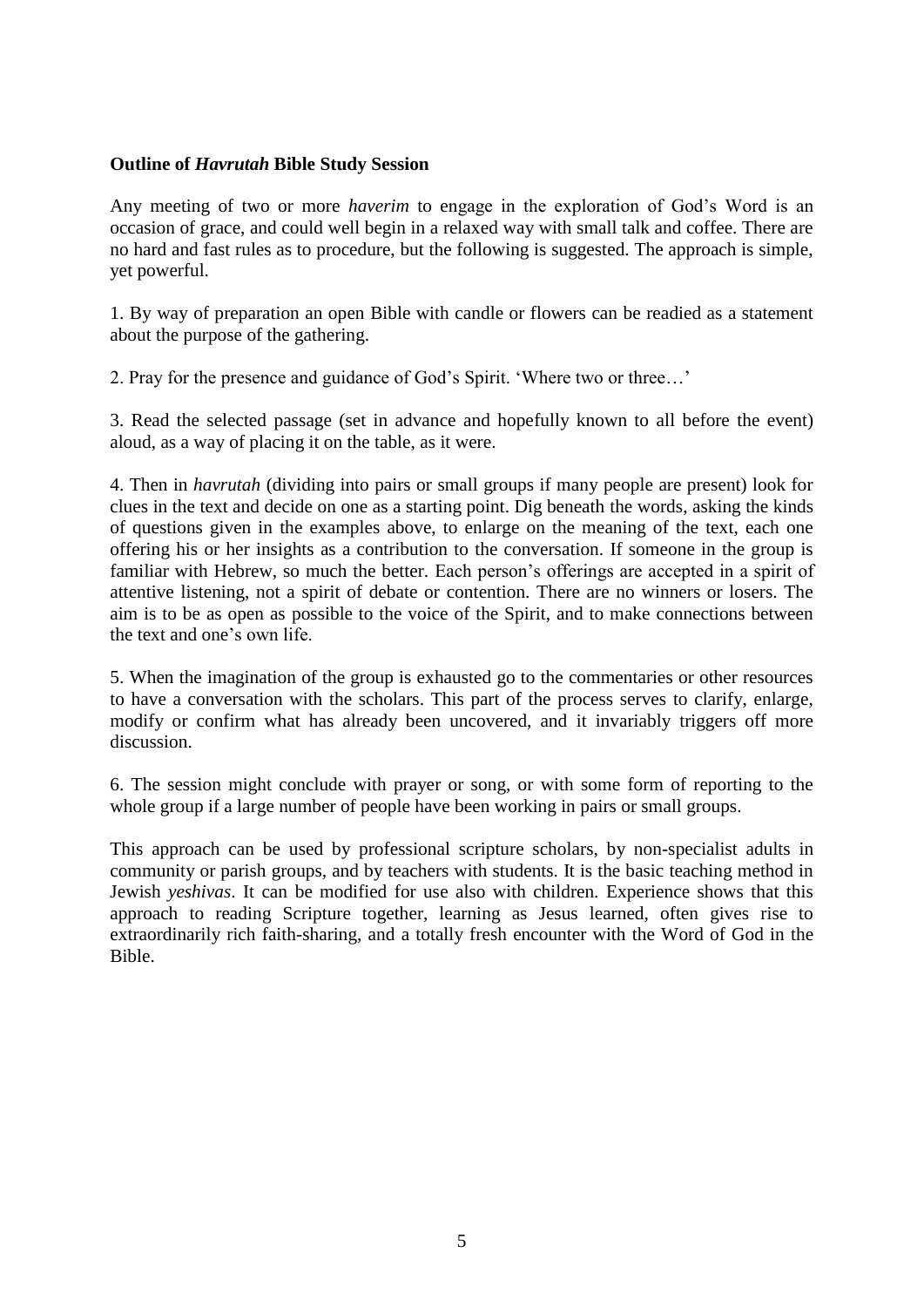## **References**

Committee for Religious Relations with the Jews 1974. *Guidelines on Religious Relations with the Jews,* in Flannery, A (ed.) 1975 *Vatican Council II: the Conciliar and Post Conciliar Documents*. Dublin: Dominican Publications.

Pontifical Biblical Commission 1995. *The Interpretation of the Bible in the Church*. Series: Pastoral Action No. 56. Pretoria: South African Bishops' Conference.

Pontifical Biblical Commission 2002. *The Jewish People and their Sacred Scriptures in the Christian Bible*. Boston MA: Pauline Books and Media.

Vatican Council II 1965. *Nostrae Aetate: Declaration on the Relation of the Church to Non-Christian Religions,* in Flannery, A (ed.) 1975. *Vatican Council II: the Conciliar and Post Conciliar Documents*. Dublin: Dominican Publications.

### **Appendix: Selected Jewish Sources**

#### *Text of the Torah with Commentary*

Fox, E 1995. *The Five Books of Moses: a new translation with introductions, commentary and notes*. New York NY: Schocken Books Inc.

Herczeg, Y 1999. *Rashi: the Torah with Rashi's commentary translated, annotated and elucidated*. Brooklyn NY: Mesorah Publications Ltd.

Lieber, D 2001. *Etz Hayim: Torah and commentary*. New York NY: Jewish Publication Society.

Munk, E 1995. *The Call of the Torah: an anthology of interpretation and commentary on the Five books of Moses (5 vols)*. Brooklyn NY: Mesorah Publications Ltd.

Nachsoni, Y 1989. *Studies in the Weekly Parashah: the classical interpretations of major topics and themes in the Torah (5 vols)*. Brooklyn NY: Mesorah Publications Ltd.

Plaut, W G 1981. *The Torah: a modern commentary*. New York NY: The Union of American Hebrew Congregations Press.

Sarna, N 1996. *The JPS Torah Commentary: the traditional Hebrew text with the new JPS translation (5 vols)*. Jerusalem: Jewish Publication Society.

Scherman, N 2000. *The Chumash: the Torah: haftaros and five megillos with a commentary anthologized from the rabbinic writings*. Brooklyn NY: Mesorah Publications Ltd.

Scherman, N & Zlotowitz, M 1994. *Insights in the Torah: the Chumash with translation and the complete classic commentary of the rav and maggid Rabbi Zalman Sorotzkin (5 vols)*. Brooklyn NY: Mesorah Publications Ltd.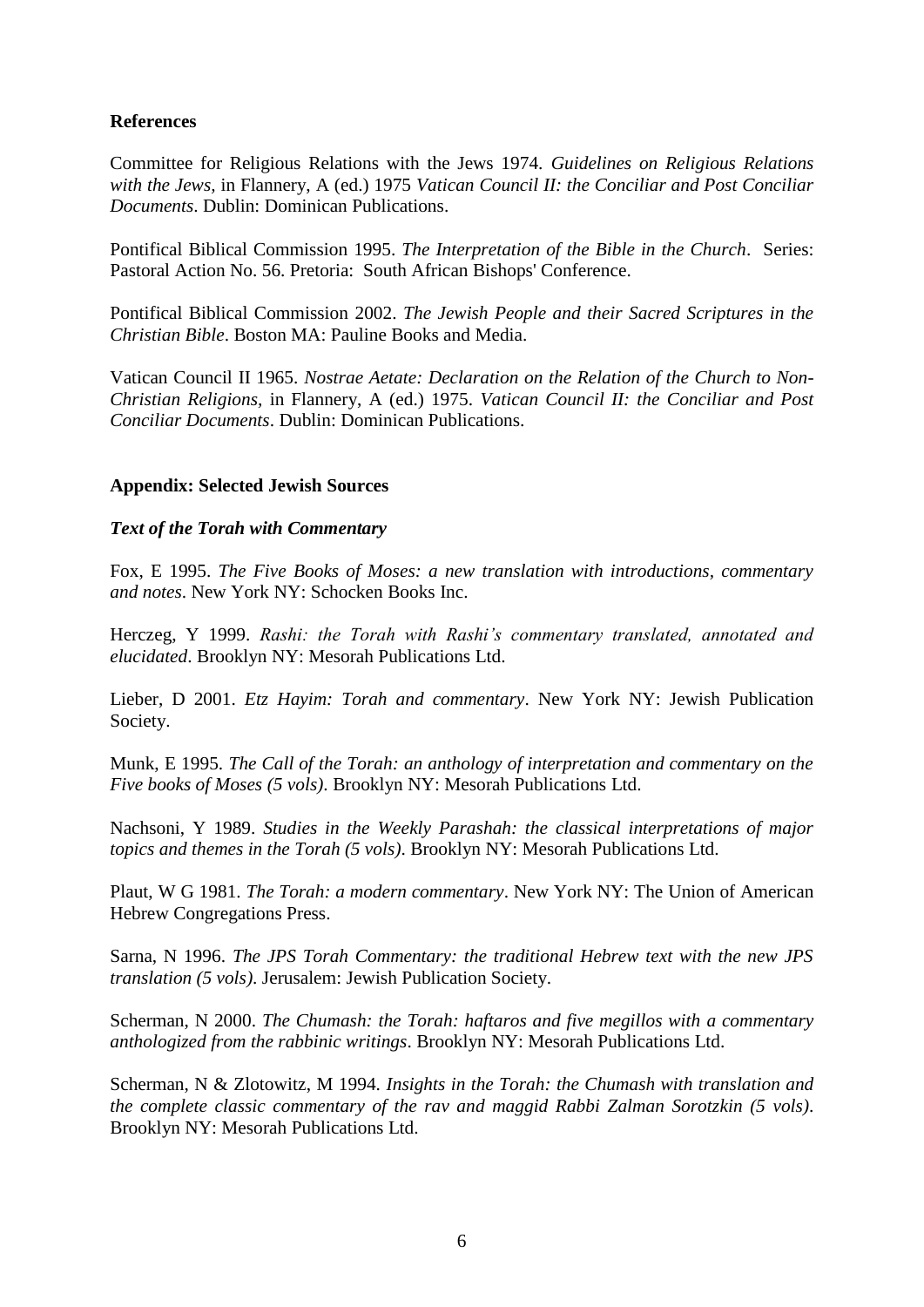#### *Parashah and Haftarah Commentaries*

Belovski, Z 1998. *Shem Mishmuel: selections on the weekly parashah and festivals*. Southfield MI: Targum Press Inc.

Ben David, A 2000. *Around the Shabbat Table: a guide to fulfilling and meaningful Shabbat table conversations*. Northvale, NJ: Jason Aronson Inc.

Cohen, V 2000. *The Soul of the Torah: insights of the Chasidic masters on the weekly Torah portions*. Northvale, NJ: Jason Aronson Inc.

Dov Rubin, Y 2002. *The Parashah Anthology: a collection of insights and commentaries on the weekly parashah*. Jerusalem: Feldheim Publishers.

Frand, Y 2001. *Rabbi Frand on the Parasha: insights, stories and observations on the weekly Torah reading*. Brooklyn NY: Mesorah Publications Ltd.

Goldstein, E 2000. *The Women's Torah Commentary: new insights from women rabbis on the 54 weekly Torah portions*. Woodstock, Vermont: Jewish Lights Publishing.

Green, A 1998. *The Language of Truth: the Torah commentary of the Sefat Emet, Rabbi Yehudah Leib Alter of Ger*. Philadelphia: The Jewish Publication Society.

Kamentsky, M 2003. *Parsha Parables the Fourth: stories and anecdotes that shine a new light on the weekly Torah portion and holiday*. Nanuet NY: Feldheim Publishers.

Leff, B & Epstein, Y 2000. *Torah Insights: divrei Torah on the parshiot hashavua by leading rabbis and teachers*. New York NY: Orthodox Union.

Leibowitz, N 1993. *New Studies in Bereshit (Genesis)…etc*. Jerusalem: The World Zionist Organization, Department for Torah Education and Culture in the Diaspora.

Lopiansky, A 2001. *Shabbos Delights: a collection of enlightening and stimulating comments on the parashah*. Brooklyn NY: Mesorah Publications Ltd.

Nachshoni, Y 1989 *Studies in the Weekly Parashah: the classical interpretations of major topics and themes in the Torah*. The Artscroll Series. Brooklyn NY: Mesorah Publications Ltd.

Plaut, W G 1996. *The Haftarah Commentary*. New York NY: Union of American Hebrew Congregations Press.

Rohr, P O 1992. *Kol Dodi on the Torah: comments, insights and ideas on the weekly sidrah, adapted from the shuirim of Rabbi David Feinstein*. Brooklyn NY: Mesorah Publications Ltd.

*Parashah and Haftarah Websites*

Parashat HaShavuah: Bat Kol Institute *www.batkol.info*

Living Torah: Union for Reform Judaism *http://urj.org/torah/*